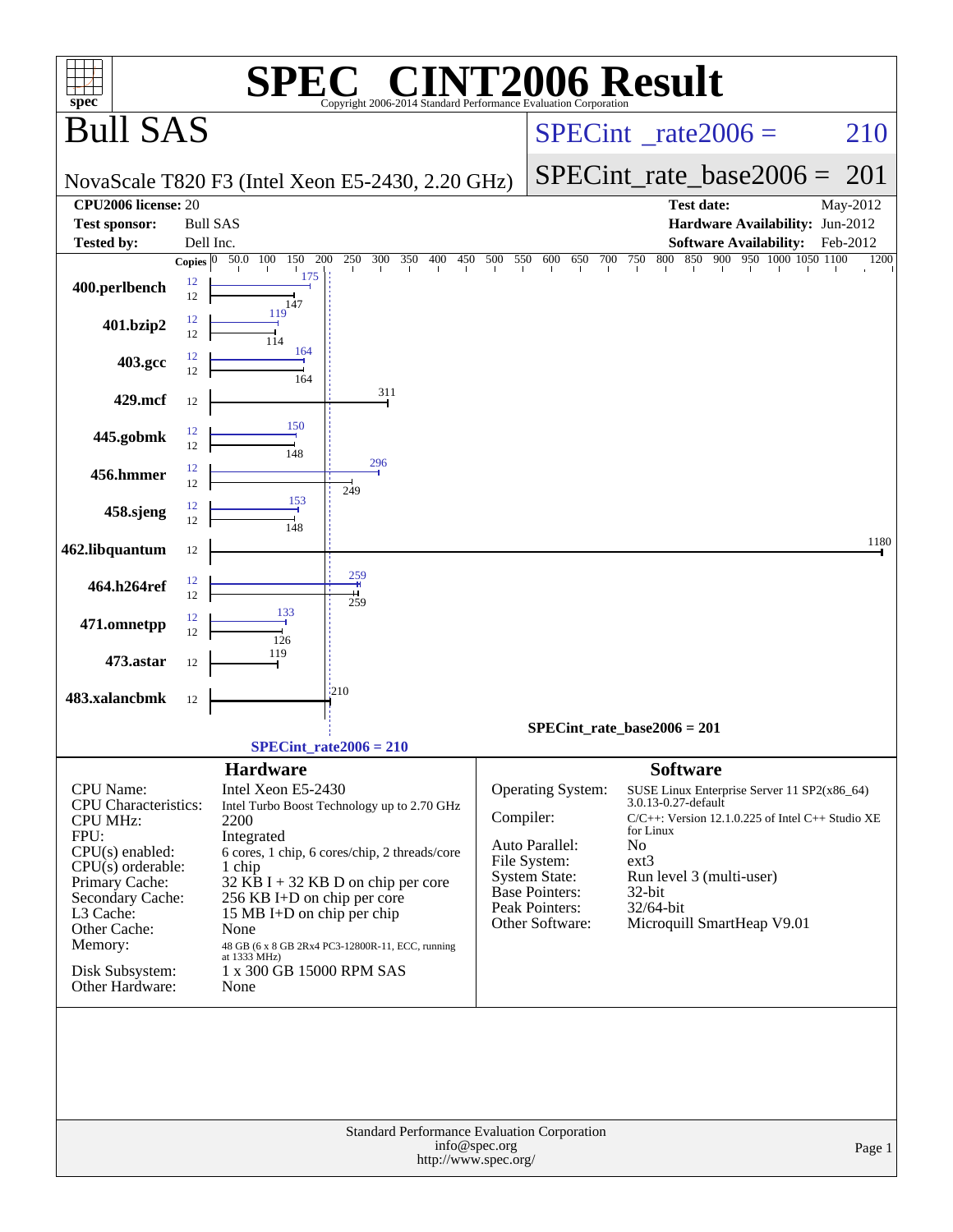

## Bull SAS

### SPECint rate $2006 = 210$

NovaScale T820 F3 (Intel Xeon E5-2430, 2.20 GHz)

[SPECint\\_rate\\_base2006 =](http://www.spec.org/auto/cpu2006/Docs/result-fields.html#SPECintratebase2006)  $201$ 

**[CPU2006 license:](http://www.spec.org/auto/cpu2006/Docs/result-fields.html#CPU2006license)** 20 **[Test date:](http://www.spec.org/auto/cpu2006/Docs/result-fields.html#Testdate)** May-2012

**[Test sponsor:](http://www.spec.org/auto/cpu2006/Docs/result-fields.html#Testsponsor)** Bull SAS **[Hardware Availability:](http://www.spec.org/auto/cpu2006/Docs/result-fields.html#HardwareAvailability)** Jun-2012 **[Tested by:](http://www.spec.org/auto/cpu2006/Docs/result-fields.html#Testedby)** Dell Inc. **[Software Availability:](http://www.spec.org/auto/cpu2006/Docs/result-fields.html#SoftwareAvailability)** Feb-2012

#### **[Results Table](http://www.spec.org/auto/cpu2006/Docs/result-fields.html#ResultsTable)**

|                                                                                                          | <b>Base</b>   |                |       |                |            |                |                  | <b>Peak</b>   |                |              |                |              |                |              |
|----------------------------------------------------------------------------------------------------------|---------------|----------------|-------|----------------|------------|----------------|------------------|---------------|----------------|--------------|----------------|--------------|----------------|--------------|
| <b>Benchmark</b>                                                                                         | <b>Copies</b> | <b>Seconds</b> | Ratio | <b>Seconds</b> | Ratio      | <b>Seconds</b> | Ratio            | <b>Copies</b> | <b>Seconds</b> | <b>Ratio</b> | <b>Seconds</b> | <b>Ratio</b> | <b>Seconds</b> | <b>Ratio</b> |
| 400.perlbench                                                                                            | 12            | 796            | 147   | 798            | 147        | 797            | <b>147</b>       | 12            | 667            | 176          | 670            | 175          | 669            | <b>175</b>   |
| 401.bzip2                                                                                                | 12            | 1019           | 114   | 1015           | 114        | 1020           | 114              | 12            | 973            | 119          | 971            | 119          | 977            | 119          |
| $403.\mathrm{gcc}$                                                                                       | 12            | 591            | 163   | 589            | 164        | 588            | 164              | 12            | 589            | 164          | 590            | 164          | 587            | 164          |
| $429$ .mcf                                                                                               | 12            | 352            | 311   | 351            | 312        | 352            | 311              | 12            | 352            | 311          | 351            | 312          | 352            | 311          |
| $445$ .gobm $k$                                                                                          | 12            | 849            | 148   | 851            | 148        | 849            | 148              | 12            | 838            | 150          | 838            | <u>150</u>   | 837            | 150          |
| 456.hmmer                                                                                                | 12            | 451            | 248   | 450            | 249        | 449            | <b>250</b>       | 12            | 378            | 296          | 379            | 295          | 379            | <u>296</u>   |
| 458 sjeng                                                                                                | 12            | 983            | 148   | 980            | 148        | 986            | 147I             | 12            | 941            | 154          | 948            | 153          | 949            | 153          |
| 462.libquantum                                                                                           | 12            | 210            | 1180  | 211            | 1180       | 211            | 1180             | 12            | 210            | 1180         | 211            | 1180         | 211            | 1180         |
| 464.h264ref                                                                                              | 12            | 1056           | 251   | 1017           | 261        | 1026           | 259              | 12            | 1031           | 258          | 1025           | 259          | 1011           | 263          |
| 471.omnetpp                                                                                              | 12            | 593            | 126   | 594            | <b>126</b> | 598            | 125              | 12            | 564            | 133          | 567            | 132          | 565            | 133          |
| $473.$ astar                                                                                             | 12            | 709            | 119   | 708            | 119        | 713            | 118              | 12            | 709            | 119          | 708            | 119          | 713            | 118          |
| 483.xalancbmk                                                                                            | 12            | 395            | 210   | 392            | 211        | 395            | 209 <sub>1</sub> | 12            | 395            | 210          | 392            | 211          | 395            | 209          |
| Results appear in the order in which they were run. Bold underlined text indicates a median measurement. |               |                |       |                |            |                |                  |               |                |              |                |              |                |              |

#### **[Submit Notes](http://www.spec.org/auto/cpu2006/Docs/result-fields.html#SubmitNotes)**

 The numactl mechanism was used to bind copies to processors. The config file option 'submit' was used to generate numactl commands to bind each copy to a specific processor. For details, please see the config file.

#### **[Operating System Notes](http://www.spec.org/auto/cpu2006/Docs/result-fields.html#OperatingSystemNotes)**

Stack size set to unlimited using "ulimit -s unlimited"

#### **[Platform Notes](http://www.spec.org/auto/cpu2006/Docs/result-fields.html#PlatformNotes)**

Standard Performance Evaluation Corporation [info@spec.org](mailto:info@spec.org) CPU Power Management set to Maximum Performance Memory Frequency set to Maximum Performance Turbo Boost set to Enabled C States/C1E set to Enabled Sysinfo program /root/CPU2006-1.2/config/sysinfo.rev6800 \$Rev: 6800 \$ \$Date:: 2011-10-11 #\$ 6f2ebdff5032aaa42e583f96b07f99d3 running on linux-sxkz Thu May 24 09:47:55 2012 This section contains SUT (System Under Test) info as seen by some common utilities. To remove or add to this section, see: <http://www.spec.org/cpu2006/Docs/config.html#sysinfo> From /proc/cpuinfo model name : Intel(R) Xeon(R) CPU E5-2430 0 @ 2.20GHz 1 "physical id"s (chips) 12 "processors" cores, siblings (Caution: counting these is hw and system dependent. The Continued on next page

<http://www.spec.org/>

Page 2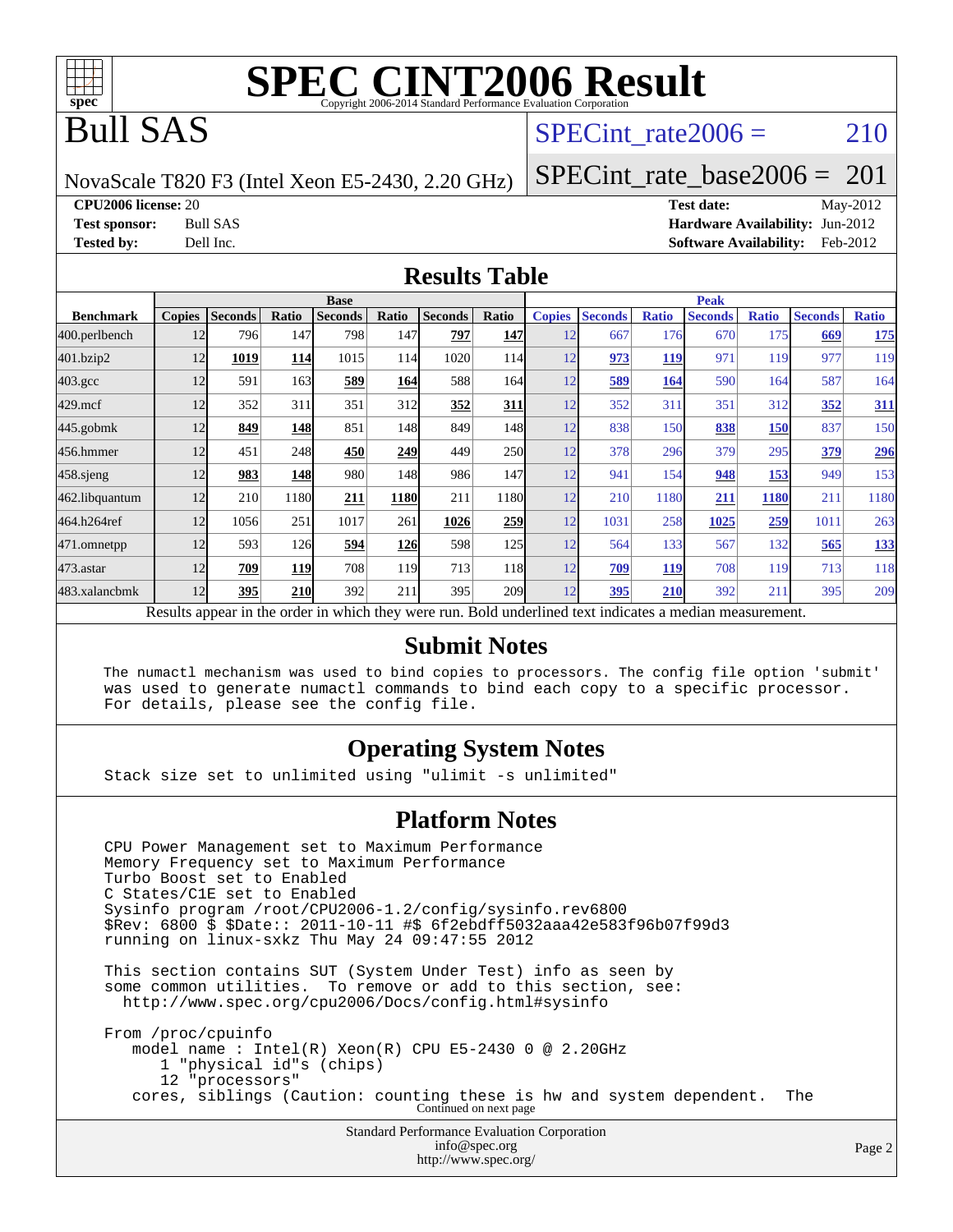

#### **[SPEC CINT2006 Result](http://www.spec.org/auto/cpu2006/Docs/result-fields.html#SPECCINT2006Result)** Copyright 2006-2014 Standard Performance Evaluation C

Bull SAS

SPECint rate $2006 = 210$ 

[SPECint\\_rate\\_base2006 =](http://www.spec.org/auto/cpu2006/Docs/result-fields.html#SPECintratebase2006)  $201$ 

NovaScale T820 F3 (Intel Xeon E5-2430, 2.20 GHz)

**[Tested by:](http://www.spec.org/auto/cpu2006/Docs/result-fields.html#Testedby)** Dell Inc. **[Software Availability:](http://www.spec.org/auto/cpu2006/Docs/result-fields.html#SoftwareAvailability)** Feb-2012

**[CPU2006 license:](http://www.spec.org/auto/cpu2006/Docs/result-fields.html#CPU2006license)** 20 **[Test date:](http://www.spec.org/auto/cpu2006/Docs/result-fields.html#Testdate)** May-2012 **[Test sponsor:](http://www.spec.org/auto/cpu2006/Docs/result-fields.html#Testsponsor)** Bull SAS **[Hardware Availability:](http://www.spec.org/auto/cpu2006/Docs/result-fields.html#HardwareAvailability)** Jun-2012

#### **[Platform Notes \(Continued\)](http://www.spec.org/auto/cpu2006/Docs/result-fields.html#PlatformNotes)**

 following excerpts from /proc/cpuinfo might not be reliable. Use with caution.) cpu cores : 6 siblings : 12 physical 0: cores 0 1 2 3 4 5 cache size : 15360 KB From /proc/meminfo MemTotal: 49348896 kB HugePages\_Total: 0<br>Hugepagesize: 2048 kB Hugepagesize: /usr/bin/lsb\_release -d SUSE Linux Enterprise Server 11 (x86\_64) From /etc/\*release\* /etc/\*version\* SuSE-release: SUSE Linux Enterprise Server 11 (x86\_64) VERSION = 11 PATCHLEVEL = 2 uname -a: Linux linux-sxkz 3.0.13-0.27-default #1 SMP Wed Feb 15 13:33:49 UTC 2012 (d73692b) x86\_64 x86\_64 x86\_64 GNU/Linux run-level 3 May 24 09:42 last=S SPEC is set to: /root/CPU2006-1.2<br>Filesystem Type Size Use Type Size Used Avail Use% Mounted on /dev/sda2 ext3 271G 40G 218G 16% / Additional information from dmidecode: (End of data from sysinfo program)

#### **[General Notes](http://www.spec.org/auto/cpu2006/Docs/result-fields.html#GeneralNotes)**

Environment variables set by runspec before the start of the run: LD\_LIBRARY\_PATH = "/root/CPU2006-1.2/libs/32:/root/CPU2006-1.2/libs/64" Binaries compiled on a system with 1x Core i7-860 CPU + 8GB memory using RHEL5.5 Transparent Huge Pages enabled with: echo always > /sys/kernel/mm/transparent\_hugepage/enabled Filesystem page cache cleared with: echo 1> /proc/sys/vm/drop\_caches runspec command invoked through numactl i.e.: numactl --interleave=all runspec <etc> The Dell PowerEdge T320 and the Bull NovaScale T820 F3 models are electronically equivalent. The results have been measured on a Dell PowerEdge T320 model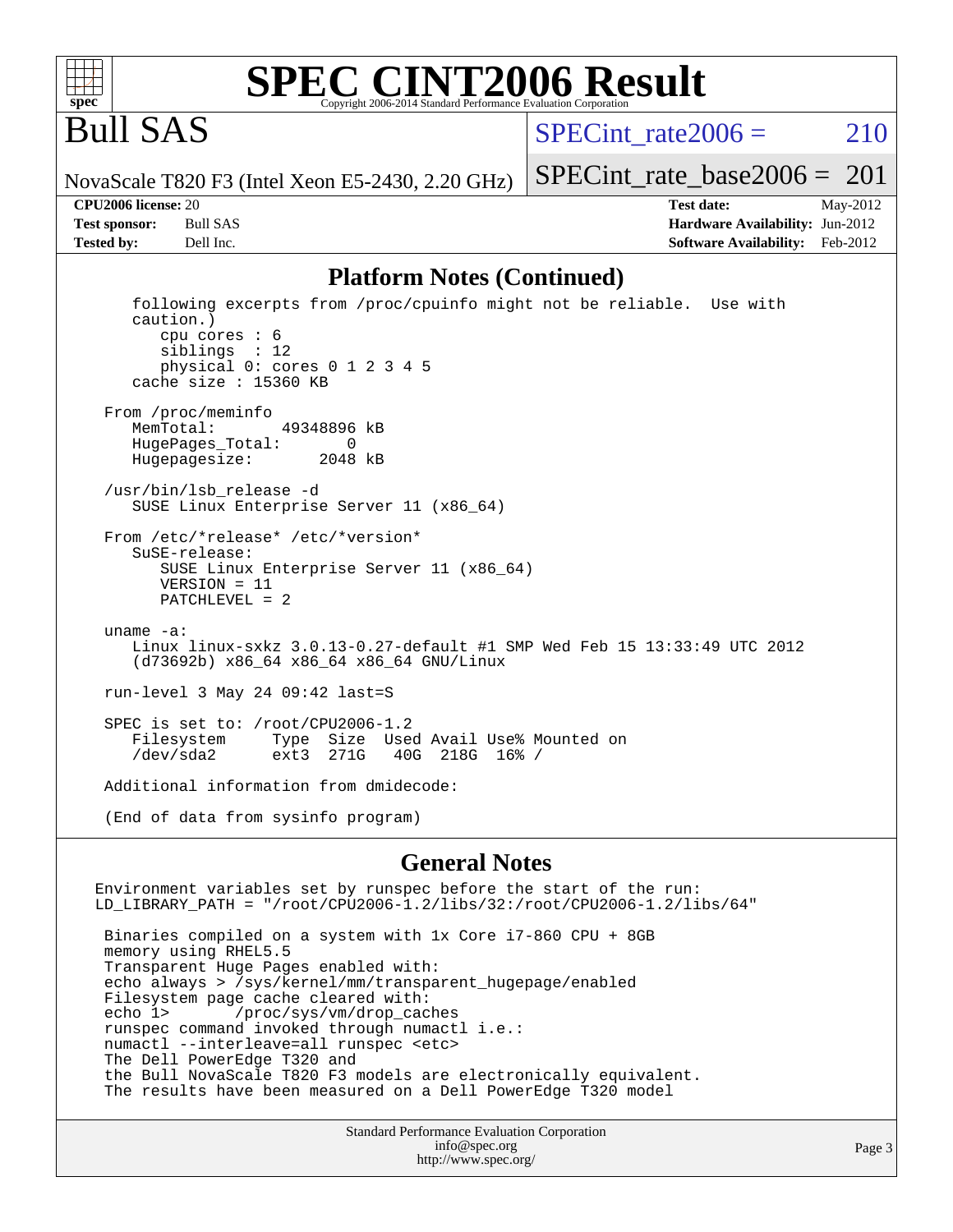

# Bull SAS

SPECint rate $2006 = 210$ 

NovaScale T820 F3 (Intel Xeon E5-2430, 2.20 GHz)

**[CPU2006 license:](http://www.spec.org/auto/cpu2006/Docs/result-fields.html#CPU2006license)** 20 **[Test date:](http://www.spec.org/auto/cpu2006/Docs/result-fields.html#Testdate)** May-2012

[SPECint\\_rate\\_base2006 =](http://www.spec.org/auto/cpu2006/Docs/result-fields.html#SPECintratebase2006)  $201$ 

**[Test sponsor:](http://www.spec.org/auto/cpu2006/Docs/result-fields.html#Testsponsor)** Bull SAS **[Hardware Availability:](http://www.spec.org/auto/cpu2006/Docs/result-fields.html#HardwareAvailability)** Jun-2012 **[Tested by:](http://www.spec.org/auto/cpu2006/Docs/result-fields.html#Testedby)** Dell Inc. **[Software Availability:](http://www.spec.org/auto/cpu2006/Docs/result-fields.html#SoftwareAvailability)** Feb-2012

### **[Base Compiler Invocation](http://www.spec.org/auto/cpu2006/Docs/result-fields.html#BaseCompilerInvocation)**

[C benchmarks](http://www.spec.org/auto/cpu2006/Docs/result-fields.html#Cbenchmarks):  $\text{icc}$   $-\text{m32}$ 

[C++ benchmarks:](http://www.spec.org/auto/cpu2006/Docs/result-fields.html#CXXbenchmarks) [icpc -m32](http://www.spec.org/cpu2006/results/res2012q3/cpu2006-20120703-23421.flags.html#user_CXXbase_intel_icpc_4e5a5ef1a53fd332b3c49e69c3330699)

**[Base Portability Flags](http://www.spec.org/auto/cpu2006/Docs/result-fields.html#BasePortabilityFlags)**

 400.perlbench: [-DSPEC\\_CPU\\_LINUX\\_IA32](http://www.spec.org/cpu2006/results/res2012q3/cpu2006-20120703-23421.flags.html#b400.perlbench_baseCPORTABILITY_DSPEC_CPU_LINUX_IA32) 462.libquantum: [-DSPEC\\_CPU\\_LINUX](http://www.spec.org/cpu2006/results/res2012q3/cpu2006-20120703-23421.flags.html#b462.libquantum_baseCPORTABILITY_DSPEC_CPU_LINUX) 483.xalancbmk: [-DSPEC\\_CPU\\_LINUX](http://www.spec.org/cpu2006/results/res2012q3/cpu2006-20120703-23421.flags.html#b483.xalancbmk_baseCXXPORTABILITY_DSPEC_CPU_LINUX)

### **[Base Optimization Flags](http://www.spec.org/auto/cpu2006/Docs/result-fields.html#BaseOptimizationFlags)**

[C benchmarks](http://www.spec.org/auto/cpu2006/Docs/result-fields.html#Cbenchmarks):

[-xSSE4.2](http://www.spec.org/cpu2006/results/res2012q3/cpu2006-20120703-23421.flags.html#user_CCbase_f-xSSE42_f91528193cf0b216347adb8b939d4107) [-ipo](http://www.spec.org/cpu2006/results/res2012q3/cpu2006-20120703-23421.flags.html#user_CCbase_f-ipo) [-O3](http://www.spec.org/cpu2006/results/res2012q3/cpu2006-20120703-23421.flags.html#user_CCbase_f-O3) [-no-prec-div](http://www.spec.org/cpu2006/results/res2012q3/cpu2006-20120703-23421.flags.html#user_CCbase_f-no-prec-div) [-opt-prefetch](http://www.spec.org/cpu2006/results/res2012q3/cpu2006-20120703-23421.flags.html#user_CCbase_f-opt-prefetch) [-opt-mem-layout-trans=3](http://www.spec.org/cpu2006/results/res2012q3/cpu2006-20120703-23421.flags.html#user_CCbase_f-opt-mem-layout-trans_a7b82ad4bd7abf52556d4961a2ae94d5)

[C++ benchmarks:](http://www.spec.org/auto/cpu2006/Docs/result-fields.html#CXXbenchmarks)

[-xSSE4.2](http://www.spec.org/cpu2006/results/res2012q3/cpu2006-20120703-23421.flags.html#user_CXXbase_f-xSSE42_f91528193cf0b216347adb8b939d4107) [-ipo](http://www.spec.org/cpu2006/results/res2012q3/cpu2006-20120703-23421.flags.html#user_CXXbase_f-ipo) [-O3](http://www.spec.org/cpu2006/results/res2012q3/cpu2006-20120703-23421.flags.html#user_CXXbase_f-O3) [-no-prec-div](http://www.spec.org/cpu2006/results/res2012q3/cpu2006-20120703-23421.flags.html#user_CXXbase_f-no-prec-div) [-opt-prefetch](http://www.spec.org/cpu2006/results/res2012q3/cpu2006-20120703-23421.flags.html#user_CXXbase_f-opt-prefetch) [-opt-mem-layout-trans=3](http://www.spec.org/cpu2006/results/res2012q3/cpu2006-20120703-23421.flags.html#user_CXXbase_f-opt-mem-layout-trans_a7b82ad4bd7abf52556d4961a2ae94d5) [-Wl,-z,muldefs](http://www.spec.org/cpu2006/results/res2012q3/cpu2006-20120703-23421.flags.html#user_CXXbase_link_force_multiple1_74079c344b956b9658436fd1b6dd3a8a) [-L/smartheap -lsmartheap](http://www.spec.org/cpu2006/results/res2012q3/cpu2006-20120703-23421.flags.html#user_CXXbase_SmartHeap_7c9e394a5779e1a7fec7c221e123830c)

#### **[Base Other Flags](http://www.spec.org/auto/cpu2006/Docs/result-fields.html#BaseOtherFlags)**

[C benchmarks](http://www.spec.org/auto/cpu2006/Docs/result-fields.html#Cbenchmarks):

403.gcc: [-Dalloca=\\_alloca](http://www.spec.org/cpu2006/results/res2012q3/cpu2006-20120703-23421.flags.html#b403.gcc_baseEXTRA_CFLAGS_Dalloca_be3056838c12de2578596ca5467af7f3)

## **[Peak Compiler Invocation](http://www.spec.org/auto/cpu2006/Docs/result-fields.html#PeakCompilerInvocation)**

[C benchmarks \(except as noted below\)](http://www.spec.org/auto/cpu2006/Docs/result-fields.html#Cbenchmarksexceptasnotedbelow): [icc -m32](http://www.spec.org/cpu2006/results/res2012q3/cpu2006-20120703-23421.flags.html#user_CCpeak_intel_icc_5ff4a39e364c98233615fdd38438c6f2) 400.perlbench: [icc -m64](http://www.spec.org/cpu2006/results/res2012q3/cpu2006-20120703-23421.flags.html#user_peakCCLD400_perlbench_intel_icc_64bit_bda6cc9af1fdbb0edc3795bac97ada53) 401.bzip2: [icc -m64](http://www.spec.org/cpu2006/results/res2012q3/cpu2006-20120703-23421.flags.html#user_peakCCLD401_bzip2_intel_icc_64bit_bda6cc9af1fdbb0edc3795bac97ada53)

456.hmmer: [icc -m64](http://www.spec.org/cpu2006/results/res2012q3/cpu2006-20120703-23421.flags.html#user_peakCCLD456_hmmer_intel_icc_64bit_bda6cc9af1fdbb0edc3795bac97ada53)

458.sjeng: [icc -m64](http://www.spec.org/cpu2006/results/res2012q3/cpu2006-20120703-23421.flags.html#user_peakCCLD458_sjeng_intel_icc_64bit_bda6cc9af1fdbb0edc3795bac97ada53)

```
C++ benchmarks: 
icpc -m32
```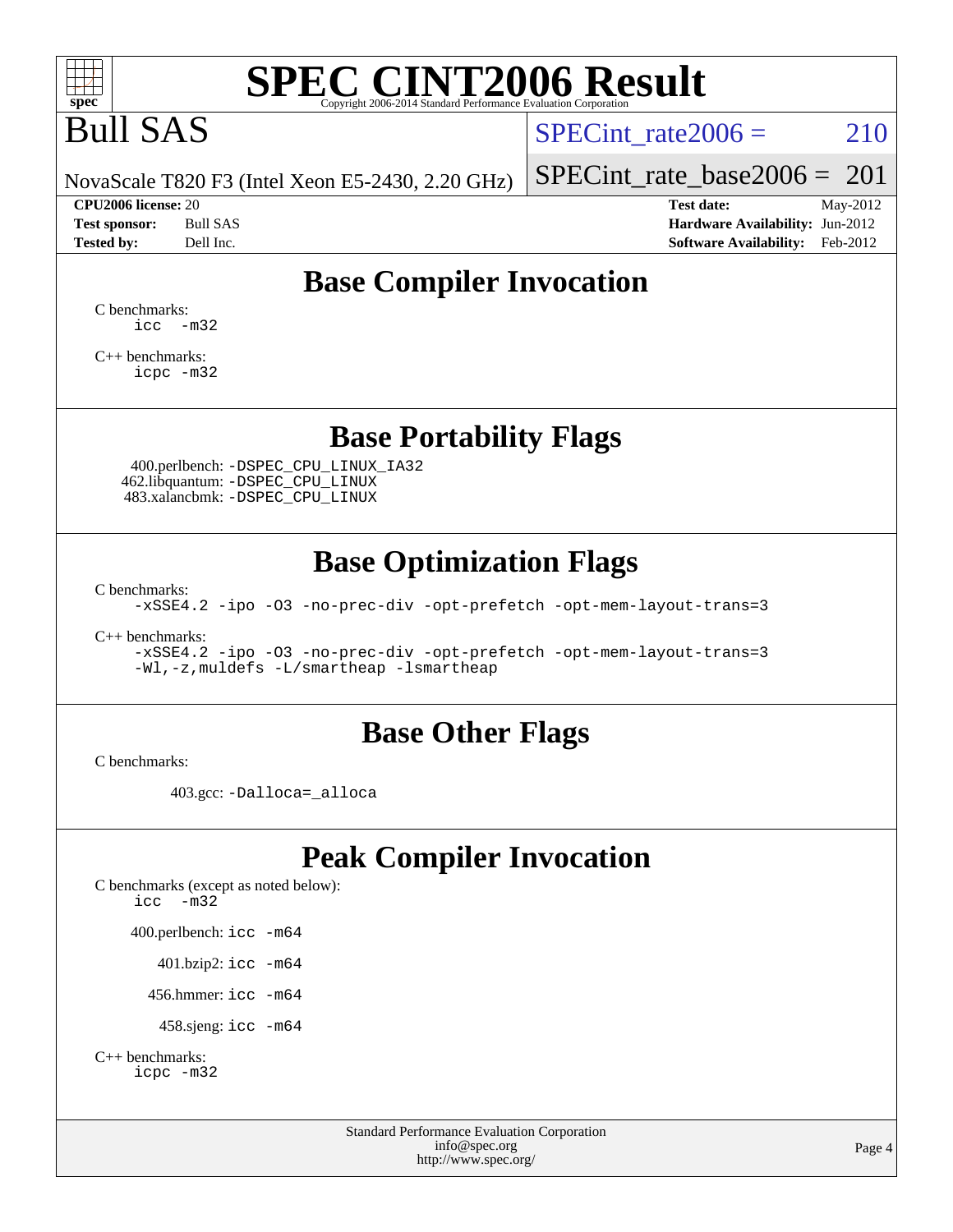

## Bull SAS

SPECint rate $2006 = 210$ 

NovaScale T820 F3 (Intel Xeon E5-2430, 2.20 GHz)

[SPECint\\_rate\\_base2006 =](http://www.spec.org/auto/cpu2006/Docs/result-fields.html#SPECintratebase2006)  $201$ 

**[CPU2006 license:](http://www.spec.org/auto/cpu2006/Docs/result-fields.html#CPU2006license)** 20 **[Test date:](http://www.spec.org/auto/cpu2006/Docs/result-fields.html#Testdate)** May-2012 **[Test sponsor:](http://www.spec.org/auto/cpu2006/Docs/result-fields.html#Testsponsor)** Bull SAS **[Hardware Availability:](http://www.spec.org/auto/cpu2006/Docs/result-fields.html#HardwareAvailability)** Jun-2012 **[Tested by:](http://www.spec.org/auto/cpu2006/Docs/result-fields.html#Testedby)** Dell Inc. **[Software Availability:](http://www.spec.org/auto/cpu2006/Docs/result-fields.html#SoftwareAvailability)** Feb-2012

### **[Peak Portability Flags](http://www.spec.org/auto/cpu2006/Docs/result-fields.html#PeakPortabilityFlags)**

 400.perlbench: [-DSPEC\\_CPU\\_LP64](http://www.spec.org/cpu2006/results/res2012q3/cpu2006-20120703-23421.flags.html#b400.perlbench_peakCPORTABILITY_DSPEC_CPU_LP64) [-DSPEC\\_CPU\\_LINUX\\_X64](http://www.spec.org/cpu2006/results/res2012q3/cpu2006-20120703-23421.flags.html#b400.perlbench_peakCPORTABILITY_DSPEC_CPU_LINUX_X64) 401.bzip2: [-DSPEC\\_CPU\\_LP64](http://www.spec.org/cpu2006/results/res2012q3/cpu2006-20120703-23421.flags.html#suite_peakCPORTABILITY401_bzip2_DSPEC_CPU_LP64) 456.hmmer: [-DSPEC\\_CPU\\_LP64](http://www.spec.org/cpu2006/results/res2012q3/cpu2006-20120703-23421.flags.html#suite_peakCPORTABILITY456_hmmer_DSPEC_CPU_LP64) 458.sjeng: [-DSPEC\\_CPU\\_LP64](http://www.spec.org/cpu2006/results/res2012q3/cpu2006-20120703-23421.flags.html#suite_peakCPORTABILITY458_sjeng_DSPEC_CPU_LP64) 462.libquantum: [-DSPEC\\_CPU\\_LINUX](http://www.spec.org/cpu2006/results/res2012q3/cpu2006-20120703-23421.flags.html#b462.libquantum_peakCPORTABILITY_DSPEC_CPU_LINUX) 483.xalancbmk: [-DSPEC\\_CPU\\_LINUX](http://www.spec.org/cpu2006/results/res2012q3/cpu2006-20120703-23421.flags.html#b483.xalancbmk_peakCXXPORTABILITY_DSPEC_CPU_LINUX)

## **[Peak Optimization Flags](http://www.spec.org/auto/cpu2006/Docs/result-fields.html#PeakOptimizationFlags)**

[C benchmarks](http://www.spec.org/auto/cpu2006/Docs/result-fields.html#Cbenchmarks):

 400.perlbench: [-xSSE4.2](http://www.spec.org/cpu2006/results/res2012q3/cpu2006-20120703-23421.flags.html#user_peakPASS2_CFLAGSPASS2_LDCFLAGS400_perlbench_f-xSSE42_f91528193cf0b216347adb8b939d4107)(pass 2) [-prof-gen](http://www.spec.org/cpu2006/results/res2012q3/cpu2006-20120703-23421.flags.html#user_peakPASS1_CFLAGSPASS1_LDCFLAGS400_perlbench_prof_gen_e43856698f6ca7b7e442dfd80e94a8fc)(pass 1) [-ipo](http://www.spec.org/cpu2006/results/res2012q3/cpu2006-20120703-23421.flags.html#user_peakPASS2_CFLAGSPASS2_LDCFLAGS400_perlbench_f-ipo)(pass 2) [-O3](http://www.spec.org/cpu2006/results/res2012q3/cpu2006-20120703-23421.flags.html#user_peakPASS2_CFLAGSPASS2_LDCFLAGS400_perlbench_f-O3)(pass 2) [-no-prec-div](http://www.spec.org/cpu2006/results/res2012q3/cpu2006-20120703-23421.flags.html#user_peakPASS2_CFLAGSPASS2_LDCFLAGS400_perlbench_f-no-prec-div)(pass 2) [-prof-use](http://www.spec.org/cpu2006/results/res2012q3/cpu2006-20120703-23421.flags.html#user_peakPASS2_CFLAGSPASS2_LDCFLAGS400_perlbench_prof_use_bccf7792157ff70d64e32fe3e1250b55)(pass 2) [-auto-ilp32](http://www.spec.org/cpu2006/results/res2012q3/cpu2006-20120703-23421.flags.html#user_peakCOPTIMIZE400_perlbench_f-auto-ilp32)  $401.bzip2: -xSSE4.2(pass 2) -prof-qen(pass 1) -ipo(pass 2)$  $401.bzip2: -xSSE4.2(pass 2) -prof-qen(pass 1) -ipo(pass 2)$  $401.bzip2: -xSSE4.2(pass 2) -prof-qen(pass 1) -ipo(pass 2)$  $401.bzip2: -xSSE4.2(pass 2) -prof-qen(pass 1) -ipo(pass 2)$  $401.bzip2: -xSSE4.2(pass 2) -prof-qen(pass 1) -ipo(pass 2)$ [-O3](http://www.spec.org/cpu2006/results/res2012q3/cpu2006-20120703-23421.flags.html#user_peakPASS2_CFLAGSPASS2_LDCFLAGS401_bzip2_f-O3)(pass 2) [-no-prec-div](http://www.spec.org/cpu2006/results/res2012q3/cpu2006-20120703-23421.flags.html#user_peakPASS2_CFLAGSPASS2_LDCFLAGS401_bzip2_f-no-prec-div)(pass 2) [-prof-use](http://www.spec.org/cpu2006/results/res2012q3/cpu2006-20120703-23421.flags.html#user_peakPASS2_CFLAGSPASS2_LDCFLAGS401_bzip2_prof_use_bccf7792157ff70d64e32fe3e1250b55)(pass 2) [-opt-prefetch](http://www.spec.org/cpu2006/results/res2012q3/cpu2006-20120703-23421.flags.html#user_peakCOPTIMIZE401_bzip2_f-opt-prefetch) [-auto-ilp32](http://www.spec.org/cpu2006/results/res2012q3/cpu2006-20120703-23421.flags.html#user_peakCOPTIMIZE401_bzip2_f-auto-ilp32) [-ansi-alias](http://www.spec.org/cpu2006/results/res2012q3/cpu2006-20120703-23421.flags.html#user_peakCOPTIMIZE401_bzip2_f-ansi-alias) 403.gcc: [-xSSE4.2](http://www.spec.org/cpu2006/results/res2012q3/cpu2006-20120703-23421.flags.html#user_peakCOPTIMIZE403_gcc_f-xSSE42_f91528193cf0b216347adb8b939d4107) [-ipo](http://www.spec.org/cpu2006/results/res2012q3/cpu2006-20120703-23421.flags.html#user_peakCOPTIMIZE403_gcc_f-ipo) [-O3](http://www.spec.org/cpu2006/results/res2012q3/cpu2006-20120703-23421.flags.html#user_peakCOPTIMIZE403_gcc_f-O3) [-no-prec-div](http://www.spec.org/cpu2006/results/res2012q3/cpu2006-20120703-23421.flags.html#user_peakCOPTIMIZE403_gcc_f-no-prec-div) 429.mcf: basepeak = yes 445.gobmk: [-xSSE4.2](http://www.spec.org/cpu2006/results/res2012q3/cpu2006-20120703-23421.flags.html#user_peakPASS2_CFLAGSPASS2_LDCFLAGS445_gobmk_f-xSSE42_f91528193cf0b216347adb8b939d4107)(pass 2) [-prof-gen](http://www.spec.org/cpu2006/results/res2012q3/cpu2006-20120703-23421.flags.html#user_peakPASS1_CFLAGSPASS1_LDCFLAGS445_gobmk_prof_gen_e43856698f6ca7b7e442dfd80e94a8fc)(pass 1) [-prof-use](http://www.spec.org/cpu2006/results/res2012q3/cpu2006-20120703-23421.flags.html#user_peakPASS2_CFLAGSPASS2_LDCFLAGS445_gobmk_prof_use_bccf7792157ff70d64e32fe3e1250b55)(pass 2) [-ansi-alias](http://www.spec.org/cpu2006/results/res2012q3/cpu2006-20120703-23421.flags.html#user_peakCOPTIMIZE445_gobmk_f-ansi-alias) [-opt-mem-layout-trans=3](http://www.spec.org/cpu2006/results/res2012q3/cpu2006-20120703-23421.flags.html#user_peakCOPTIMIZE445_gobmk_f-opt-mem-layout-trans_a7b82ad4bd7abf52556d4961a2ae94d5) 456.hmmer: [-xSSE4.2](http://www.spec.org/cpu2006/results/res2012q3/cpu2006-20120703-23421.flags.html#user_peakCOPTIMIZE456_hmmer_f-xSSE42_f91528193cf0b216347adb8b939d4107) [-ipo](http://www.spec.org/cpu2006/results/res2012q3/cpu2006-20120703-23421.flags.html#user_peakCOPTIMIZE456_hmmer_f-ipo) [-O3](http://www.spec.org/cpu2006/results/res2012q3/cpu2006-20120703-23421.flags.html#user_peakCOPTIMIZE456_hmmer_f-O3) [-no-prec-div](http://www.spec.org/cpu2006/results/res2012q3/cpu2006-20120703-23421.flags.html#user_peakCOPTIMIZE456_hmmer_f-no-prec-div) [-unroll2](http://www.spec.org/cpu2006/results/res2012q3/cpu2006-20120703-23421.flags.html#user_peakCOPTIMIZE456_hmmer_f-unroll_784dae83bebfb236979b41d2422d7ec2) [-auto-ilp32](http://www.spec.org/cpu2006/results/res2012q3/cpu2006-20120703-23421.flags.html#user_peakCOPTIMIZE456_hmmer_f-auto-ilp32) 458.sjeng: [-xSSE4.2](http://www.spec.org/cpu2006/results/res2012q3/cpu2006-20120703-23421.flags.html#user_peakPASS2_CFLAGSPASS2_LDCFLAGS458_sjeng_f-xSSE42_f91528193cf0b216347adb8b939d4107)(pass 2) [-prof-gen](http://www.spec.org/cpu2006/results/res2012q3/cpu2006-20120703-23421.flags.html#user_peakPASS1_CFLAGSPASS1_LDCFLAGS458_sjeng_prof_gen_e43856698f6ca7b7e442dfd80e94a8fc)(pass 1) [-ipo](http://www.spec.org/cpu2006/results/res2012q3/cpu2006-20120703-23421.flags.html#user_peakPASS2_CFLAGSPASS2_LDCFLAGS458_sjeng_f-ipo)(pass 2) [-O3](http://www.spec.org/cpu2006/results/res2012q3/cpu2006-20120703-23421.flags.html#user_peakPASS2_CFLAGSPASS2_LDCFLAGS458_sjeng_f-O3)(pass 2) [-no-prec-div](http://www.spec.org/cpu2006/results/res2012q3/cpu2006-20120703-23421.flags.html#user_peakPASS2_CFLAGSPASS2_LDCFLAGS458_sjeng_f-no-prec-div)(pass 2) [-prof-use](http://www.spec.org/cpu2006/results/res2012q3/cpu2006-20120703-23421.flags.html#user_peakPASS2_CFLAGSPASS2_LDCFLAGS458_sjeng_prof_use_bccf7792157ff70d64e32fe3e1250b55)(pass 2) [-unroll4](http://www.spec.org/cpu2006/results/res2012q3/cpu2006-20120703-23421.flags.html#user_peakCOPTIMIZE458_sjeng_f-unroll_4e5e4ed65b7fd20bdcd365bec371b81f) [-auto-ilp32](http://www.spec.org/cpu2006/results/res2012q3/cpu2006-20120703-23421.flags.html#user_peakCOPTIMIZE458_sjeng_f-auto-ilp32)  $462$ .libquantum: basepeak = yes 464.h264ref: [-xSSE4.2](http://www.spec.org/cpu2006/results/res2012q3/cpu2006-20120703-23421.flags.html#user_peakPASS2_CFLAGSPASS2_LDCFLAGS464_h264ref_f-xSSE42_f91528193cf0b216347adb8b939d4107)(pass 2) [-prof-gen](http://www.spec.org/cpu2006/results/res2012q3/cpu2006-20120703-23421.flags.html#user_peakPASS1_CFLAGSPASS1_LDCFLAGS464_h264ref_prof_gen_e43856698f6ca7b7e442dfd80e94a8fc)(pass 1) [-ipo](http://www.spec.org/cpu2006/results/res2012q3/cpu2006-20120703-23421.flags.html#user_peakPASS2_CFLAGSPASS2_LDCFLAGS464_h264ref_f-ipo)(pass 2) [-O3](http://www.spec.org/cpu2006/results/res2012q3/cpu2006-20120703-23421.flags.html#user_peakPASS2_CFLAGSPASS2_LDCFLAGS464_h264ref_f-O3)(pass 2) [-no-prec-div](http://www.spec.org/cpu2006/results/res2012q3/cpu2006-20120703-23421.flags.html#user_peakPASS2_CFLAGSPASS2_LDCFLAGS464_h264ref_f-no-prec-div)(pass 2) [-prof-use](http://www.spec.org/cpu2006/results/res2012q3/cpu2006-20120703-23421.flags.html#user_peakPASS2_CFLAGSPASS2_LDCFLAGS464_h264ref_prof_use_bccf7792157ff70d64e32fe3e1250b55)(pass 2) [-unroll2](http://www.spec.org/cpu2006/results/res2012q3/cpu2006-20120703-23421.flags.html#user_peakCOPTIMIZE464_h264ref_f-unroll_784dae83bebfb236979b41d2422d7ec2) [-ansi-alias](http://www.spec.org/cpu2006/results/res2012q3/cpu2006-20120703-23421.flags.html#user_peakCOPTIMIZE464_h264ref_f-ansi-alias) [C++ benchmarks:](http://www.spec.org/auto/cpu2006/Docs/result-fields.html#CXXbenchmarks) 471.omnetpp: [-xSSE4.2](http://www.spec.org/cpu2006/results/res2012q3/cpu2006-20120703-23421.flags.html#user_peakPASS2_CXXFLAGSPASS2_LDCXXFLAGS471_omnetpp_f-xSSE42_f91528193cf0b216347adb8b939d4107)(pass 2) [-prof-gen](http://www.spec.org/cpu2006/results/res2012q3/cpu2006-20120703-23421.flags.html#user_peakPASS1_CXXFLAGSPASS1_LDCXXFLAGS471_omnetpp_prof_gen_e43856698f6ca7b7e442dfd80e94a8fc)(pass 1) [-ipo](http://www.spec.org/cpu2006/results/res2012q3/cpu2006-20120703-23421.flags.html#user_peakPASS2_CXXFLAGSPASS2_LDCXXFLAGS471_omnetpp_f-ipo)(pass 2) [-O3](http://www.spec.org/cpu2006/results/res2012q3/cpu2006-20120703-23421.flags.html#user_peakPASS2_CXXFLAGSPASS2_LDCXXFLAGS471_omnetpp_f-O3)(pass 2) [-no-prec-div](http://www.spec.org/cpu2006/results/res2012q3/cpu2006-20120703-23421.flags.html#user_peakPASS2_CXXFLAGSPASS2_LDCXXFLAGS471_omnetpp_f-no-prec-div)(pass 2) [-prof-use](http://www.spec.org/cpu2006/results/res2012q3/cpu2006-20120703-23421.flags.html#user_peakPASS2_CXXFLAGSPASS2_LDCXXFLAGS471_omnetpp_prof_use_bccf7792157ff70d64e32fe3e1250b55)(pass 2) [-ansi-alias](http://www.spec.org/cpu2006/results/res2012q3/cpu2006-20120703-23421.flags.html#user_peakCXXOPTIMIZE471_omnetpp_f-ansi-alias) [-opt-ra-region-strategy=block](http://www.spec.org/cpu2006/results/res2012q3/cpu2006-20120703-23421.flags.html#user_peakCXXOPTIMIZE471_omnetpp_f-opt-ra-region-strategy_a0a37c372d03933b2a18d4af463c1f69) [-Wl,-z,muldefs](http://www.spec.org/cpu2006/results/res2012q3/cpu2006-20120703-23421.flags.html#user_peakEXTRA_LDFLAGS471_omnetpp_link_force_multiple1_74079c344b956b9658436fd1b6dd3a8a) [-L/smartheap -lsmartheap](http://www.spec.org/cpu2006/results/res2012q3/cpu2006-20120703-23421.flags.html#user_peakEXTRA_LIBS471_omnetpp_SmartHeap_7c9e394a5779e1a7fec7c221e123830c) 473.astar: basepeak = yes Continued on next page